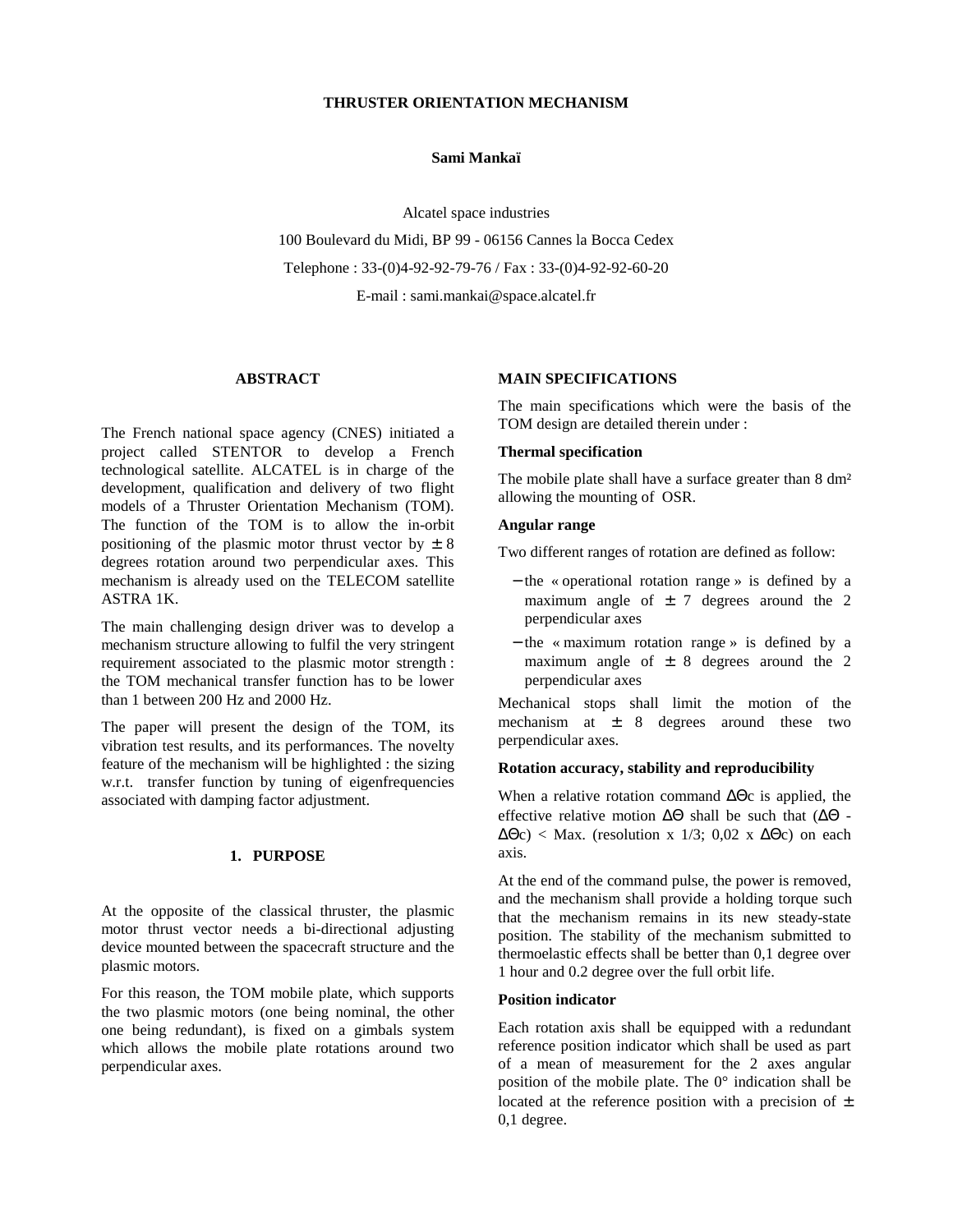The position of the mobile plate w.r.t. the reference position shall be indicated by a status bilevel corresponding to the positive or negative rotation over the full operational range on each axis.

## **Reference position**

In locked configuration, the TOM shall be in its reference position  $(0^{\circ})$ .

By reference to this position, the mechanism shall be able to rotate the mobile plate in the whole specified angular range for the two orthogonal gimbal axes.

# **Frequency**

In launch configuration, the first frequencies of each of the 6 degrees of freedom of the mechanism loaded with a representative thruster mass and fixed on rigid interface shall be discoupled from thruster eigenfrequencies in order to minimize the vibration loads on thruster elements. This specification is derived in maximum allowable sine and random levels at TOM/motor interface.

In orbital configuration, the first frequency of the mechanism loaded with a representative thrusters mass and fixed on a rigid interface shall be higher than 3 Hz.

These specifications are very stringent for the design of the structure, mobile plate, gimbal and hold-down mechanism.

# **2. CONCEPT DESCRIPTION**

The drawing thereafter shows the overall architecture of the TOM.

It is mainly composed of:

| - a mobile plate or radiative plate | (1) |
|-------------------------------------|-----|
| $-$ a gimbal assembly               | (2) |
| - a structure made of five feet     | (3) |

- − 2 linear actuators (4)
- − 2 switches giving the zero-reference position (5)
- 
- − a hold-down and release mechanism (6)
- − structural damping devices

# **Mobile plate (radiative plate)**

The mobile plate provides :

- − structural functions
- − a radiative function

The two structural functions are :

- − to assure the plasmic motors fixation
- − to fulfil the launch and on-orbit frequency specifications

The mobile plate is mainly constituted of two longitudinal rectangular section tubes made in Aluminium connected together with the help of four (4) transversal rectangular tubes. Four flexible blades supporting the thrusters are fixed on the transversal tubes. An Aluminium sheet is welded onto the top of this plate framework.

The mobile plate also provides the brackets interfacing with the hold-down and release mechanism.

## **Gimbal assembly**

The gimbal assembly assures :

- − the mobile plate guidance in the whole angular range specified about both orthogonal axes
- − the launch frequencies of the TOM in locked configuration
- − the on-orbit frequencies of the TOM in unlocked configuration

The gimbal assembly does also participate in the rotation accuracy, stability and reproducibility of the TOM.

The gimbal assembly is made of :

- − a structural housing made of Titanium (TA 6 V) which is composed of two coaxial rings connected together by four axes disposed at 90° which form the two orthogonal axes of the gimbal joint
- − two pairs of face-to-face ball bearings on each perpendicular axis. They are  $\langle X \rangle$  mounted with a rigid preload and MAPLUB wet lubricated

In order not to stress the gimbal joint ball bearings under thermo-elastic effects, three of the four brackets interfacing with the mobile plate provide an axial flexibility. This flexibility is performed with the help of two pairs of thin blades which are flexible along their normal direction but rigid in their plane.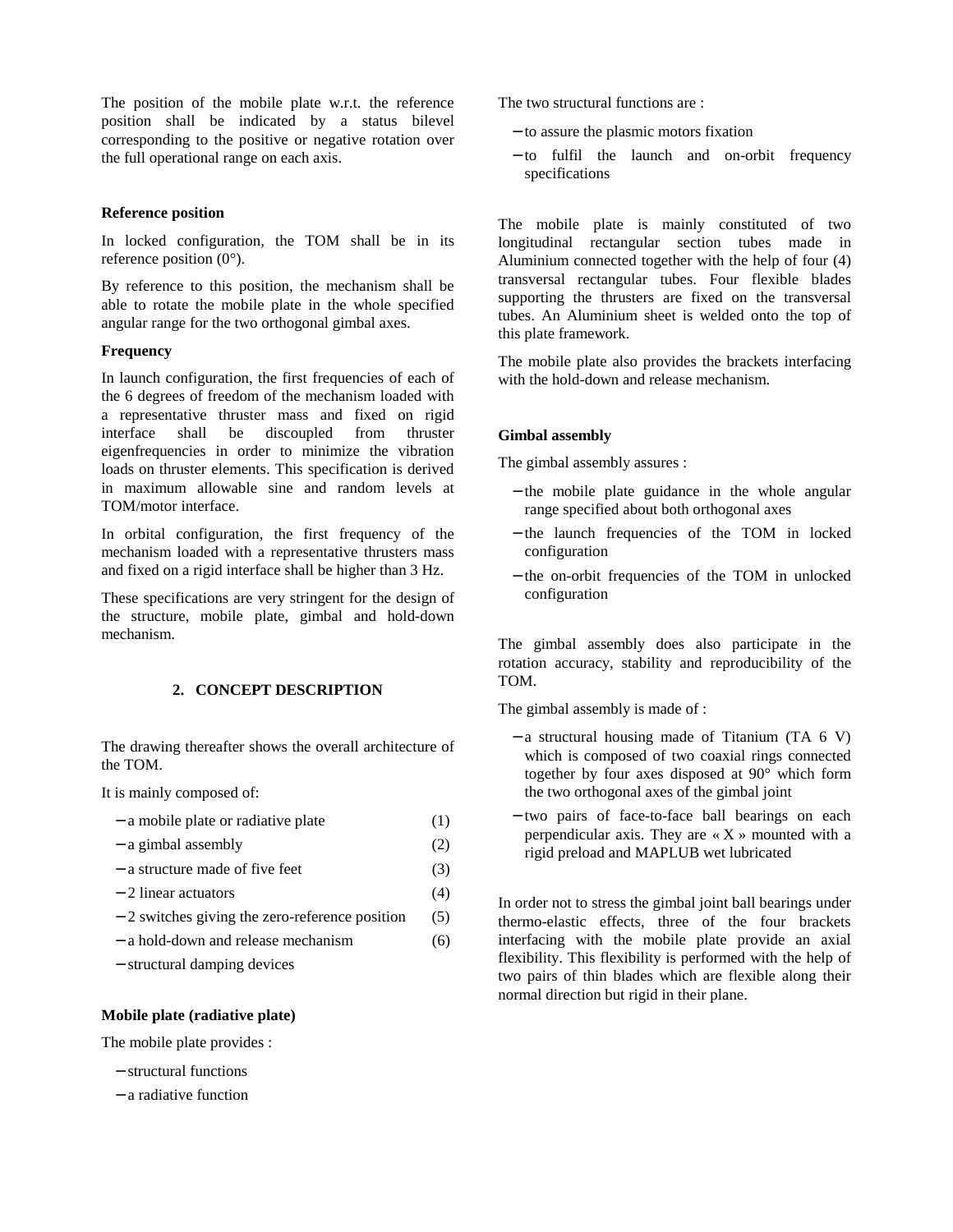

### *TOM overall architecture*

#### **Structure**

The structure provides :

- − the launch frequencies of the TOM in locked configuration
- − the on-orbit frequencies of the TOM in unlocked configuration

The structure is mostly constituted of five feet (one bipod and one tripod) made of Aluminium that support the gimbal assembly. Both bipod and tripod designs guarantee a pure traction / compression in the five feet.

Four brackets support the base of the bipod and tripod and constitute the four only mechanical interfaces of the TOM with the satellite structure. Two of these brackets provide the rotating interfaces of the holddown and release mechanism mobile arm.

Two brackets are connected to the bipod and tripod tops. These brackets are providing the first rotation axis of the gimbal joint.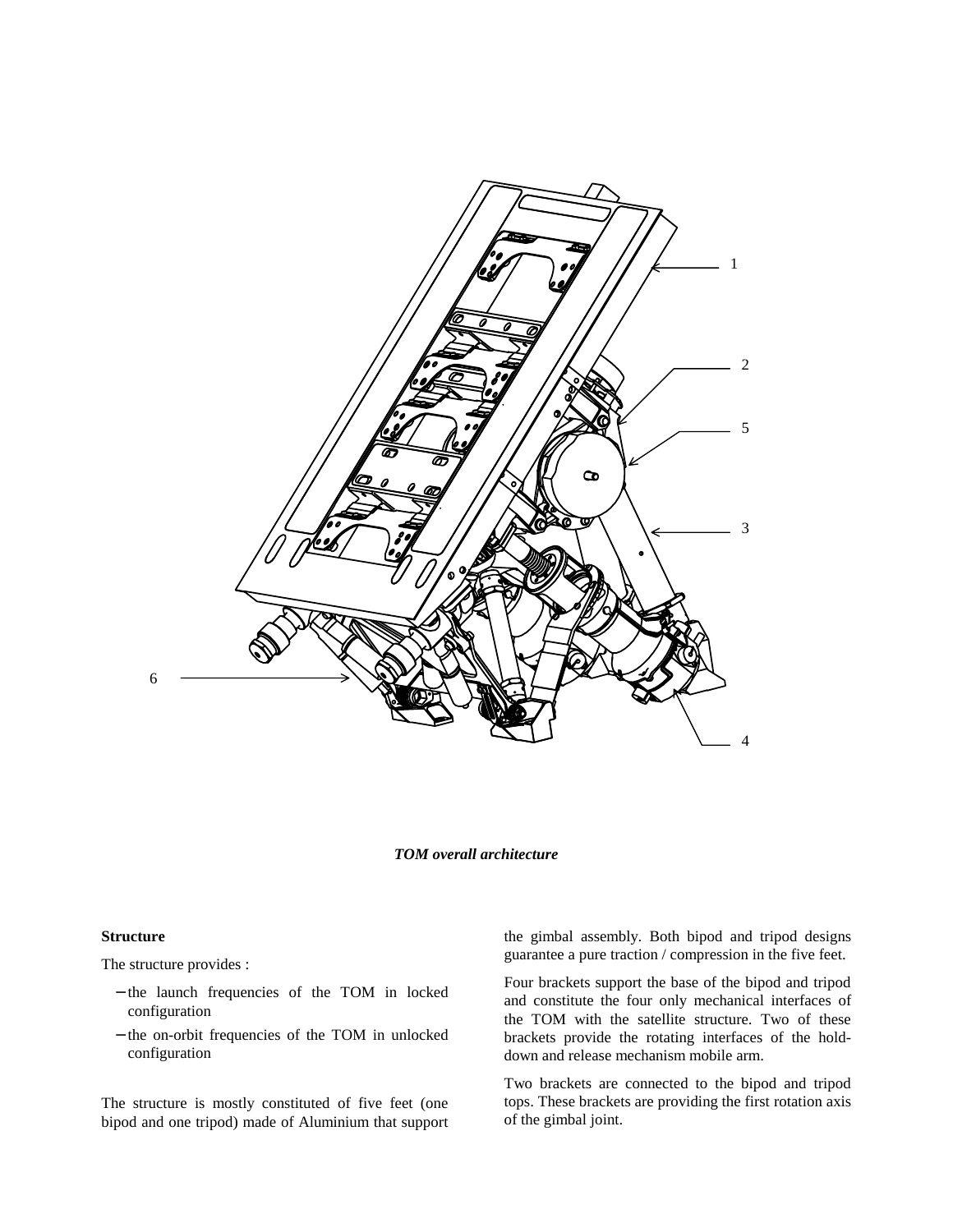The tubular structure allows to adjust the first eigenfrequencies of the mechanism.

#### **Actuators**

The two similar actuators allow to fulfil :

- − the specifications of rotation accuracy, stability and reproducibility
- − the actuation of the mobile plate in the whole specified angular range
- − the discoupling of the sensitive parts of the actuator during the launch phase

One must distinguish two sub-assemblies in the actuators composition :

- − the actuation device
- − the transmission device

The actuation device is mainly composed of :

- − an external housing made of Titanium (TA 6 V) equipped of an active thermal control (electrical heaters) which guarantees the motorization margins in cold case
- − a 200 steps per revolution pan cake stepper motor (redounded bipolar bi-phase)
- − a pair of face-to-face ball bearings associated to a single ball bearing. All of them are wet lubricated with MAPLUB
- − a 0.8 mm pitch and 48 mm stroke MAPLUB wet lubricated roller screw with an elastic preload
- − a shaft made of Titanium (TA 6 V) providing the actuators mechanical stops
- − a bellow

Thanks to the bellow that is locking the spindle screw rotation, the association of the motor with the spindle leads to perform 200 motor steps per revolution which corresponds to 0,8 mm linear displacement of the screw. The combined displacements of the two actuation devices permit to rotate at any time the mobile plate in the whole angular range about the two rotation axes of the gimbal joint.

Flexible transmission device : the rotations of the mobile plate around the two gimbal axes induce displacements and rotations which can't be supported by the actuators axis without intermediate flexibility. This flexibility consists of :

- − a compression spring
- − a cable located at the spring axis

This device is designed flexible not to overstress the actuators sensitive elements during the launch but in on-orbit configuration, the stiffness of the cable under the spring tension is enough to displace the mobile plate of the same quantity than the actuator translation.

#### **Optical switch**

An optical switch is implemented on each gimbal joint axis. It indicates the TOM reference position, the TOM position side with regard to the reference position and with regard to the specified operational range.Both optical switches are identical. They are mainly composed of two parallel printed circuits boards (one transmitter and one receiver) inside of which rotates an engraved disc made of glass.

#### **Hold-down and release mechanism (HRM)**

The hold-down and release mechanism main functions are :

- − to position the mobile plate at the reference position during the launch
- − to participate in the stiffness required in locked configuration
- − to allow the rotation of the mobile plate in the whole angular range specified for on-orbit operations

During the launch phase, the mobile plate in the reference position is stowed to the satellite structure and kept tightly in this position by the HRM in association with the TOM structure + gimbal assembly.

Once in orbit, the HRM is activated by the firing of the pyrotechnical cutters, letting the mobile plate connected by the only gimbal assembly. A part of the HRM remains attached to the mobile plate while the other part shall move away from the mobile plate operating range by rotating towards the TOM structure; this motion is powered by 2 torsion springs and starts as soon as the tie-rods are freed. The torsion springs also ensure that the moving part of the HRM remains locked in its final position during the whole satellite operating lifetime, thereby avoiding any mechanical interference between the HRM and the mobile plate. The guidance is assured with the help of two ball joints φ8 mm (MoS2 lubricated).

### **Damping devices**

Damping devices, using visco-elastic material properties, are used on the flexible blades of the mobile plate, between the actuators and gimbal joint and on the mobile arm of the HRM. Their function is to reduce the amplification factor at resonance of the element on which they are installed.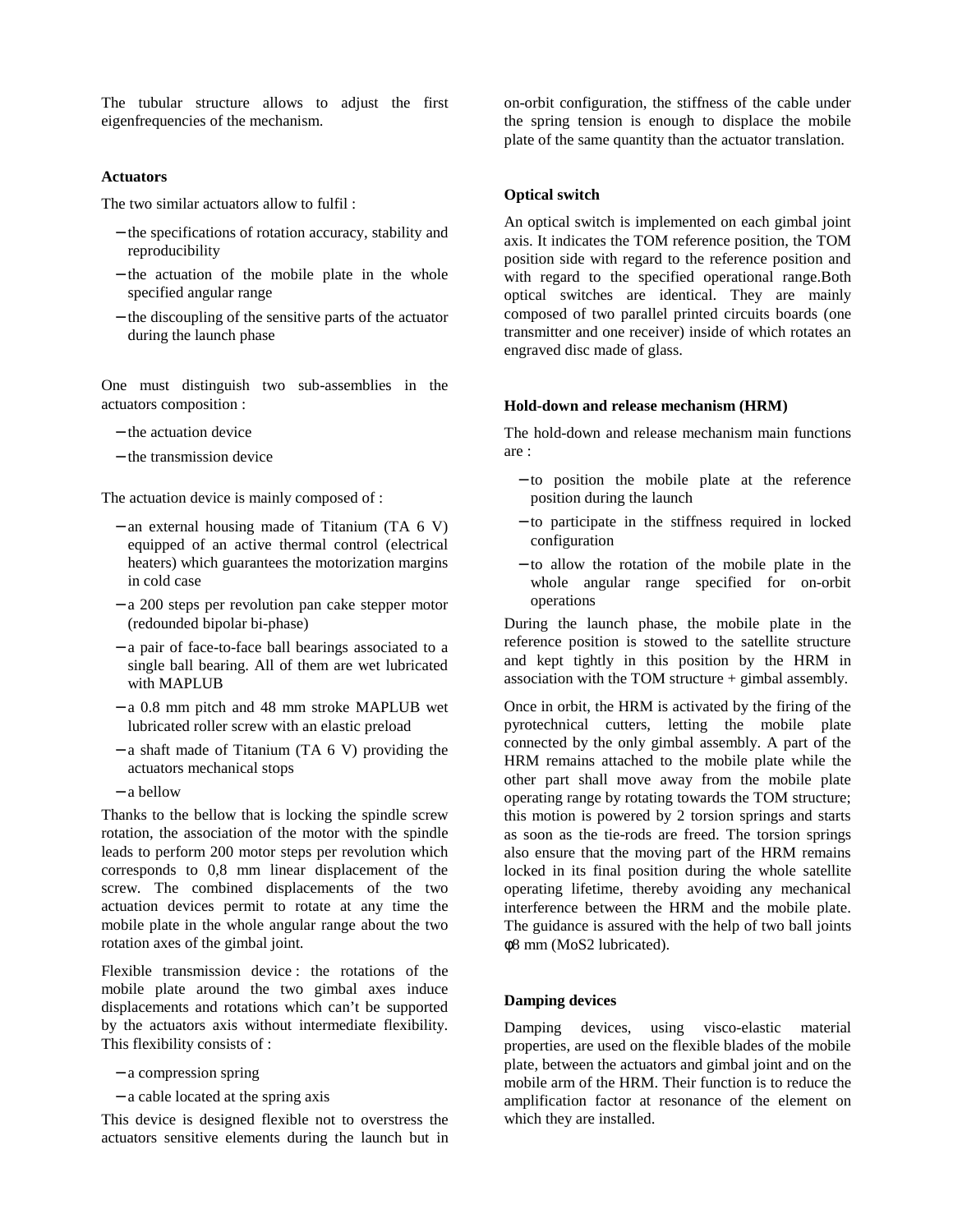## **3. KEY TOM PREFORMANCE DATA**

| - resolution :                       | $0.002^{\circ}$                                    |                  |
|--------------------------------------|----------------------------------------------------|------------------|
| - Maximal pointing                   | $0.0045^{\circ} + 0.015^{\circ}$ x $\theta$ c / 7° |                  |
| error:                               | $(\theta c:$ commanded angle in degre)             |                  |
| - Maximal depointing in hot case :   |                                                    | $0.121^{\circ}$  |
| - Maximal depointing in cold case:   |                                                    | $0.068^\circ$    |
| $-$ TOM mass :                       |                                                    | $9.8 \text{ kg}$ |
| - Worst TOM electrical consumption : |                                                    | 10 Watts         |

# **4. TOM DEVELOPMENT PHILOSOPHY**

The main interesting points which had to be treated during the development of the TOM were the qualification of the used wet lubrication, and the dimensioning of the structure in order to minimise the shocks and the vibration levels induced on the thrusters.

MAPLUB wet lubrication based on PENZANNE is used in the gimbal ball bearings and in the actuators in order to reduce the prices and to avoid the difficulties linked to dry lubrication.

The low qualification level of the plasmic motor w.r.t. shocks and vibration leads to develop a damped structure with well positioned eigen frequencies. The tubular structure associated with flexible blades supporting the motors allow the tuning of the eigen frequencies whereas viscoelastic dampers were introduced to reduce the corresponding dynamic amplification.

In order to verify these two critical points before qualification, two development models have been manufactured and tested :

- − a Bread Board Model (BBM)
- − a Structural Test Model (STM)

#### **Bread Board Model (BBM)**

The aim of the Bread Board Model is to verify the good behaviour of the sensitive elements of the TOM regarding lifetime.

The BBM is representative of the TOM Flight Model for :

- − the gimbal ball bearing
- − the actuator roller screw

Both of them are impregnated with MAPLUB wet lubrication.

This model has been tested under ultra-vacuum (lower than 10-7 torr) for the whole specified qualification lifetime profile ie 35 million motor steps distributed in such a way that 350000 actuations are performed on 100 different angular range of 0.1°

The results were satisfactory :

- − the resistive torque of the whole model, performed before, during and at the end of the lifetime test, remained unchanged
- − the final expertise of the gimbal ball bearing and roller screw, performed by their respective manufacturer, has been passed successfully.

#### **Structural Test Model (STM)**

The most critical specification to be verified was the mechanical transfer function of the TOM : qualification level of the plasmic motor w.r.t. shocks and vibration being low. The aim of the Structural Test Model was to verify that the acceleration spectrum injected by the TOM to the plasmic motors during the launch phase is compliant with their qualification status.

For these vibration tests, the STM was fully representative of the Flight Model for all structural and damping parts. According to the flight configuration, two plasmic motors have been mounted on the STM.

The random and sine vibrations have been performed successfully as described hereafter.

### **Qualification Model (QM)**

The below flow chart summarises the qualification test sequence.

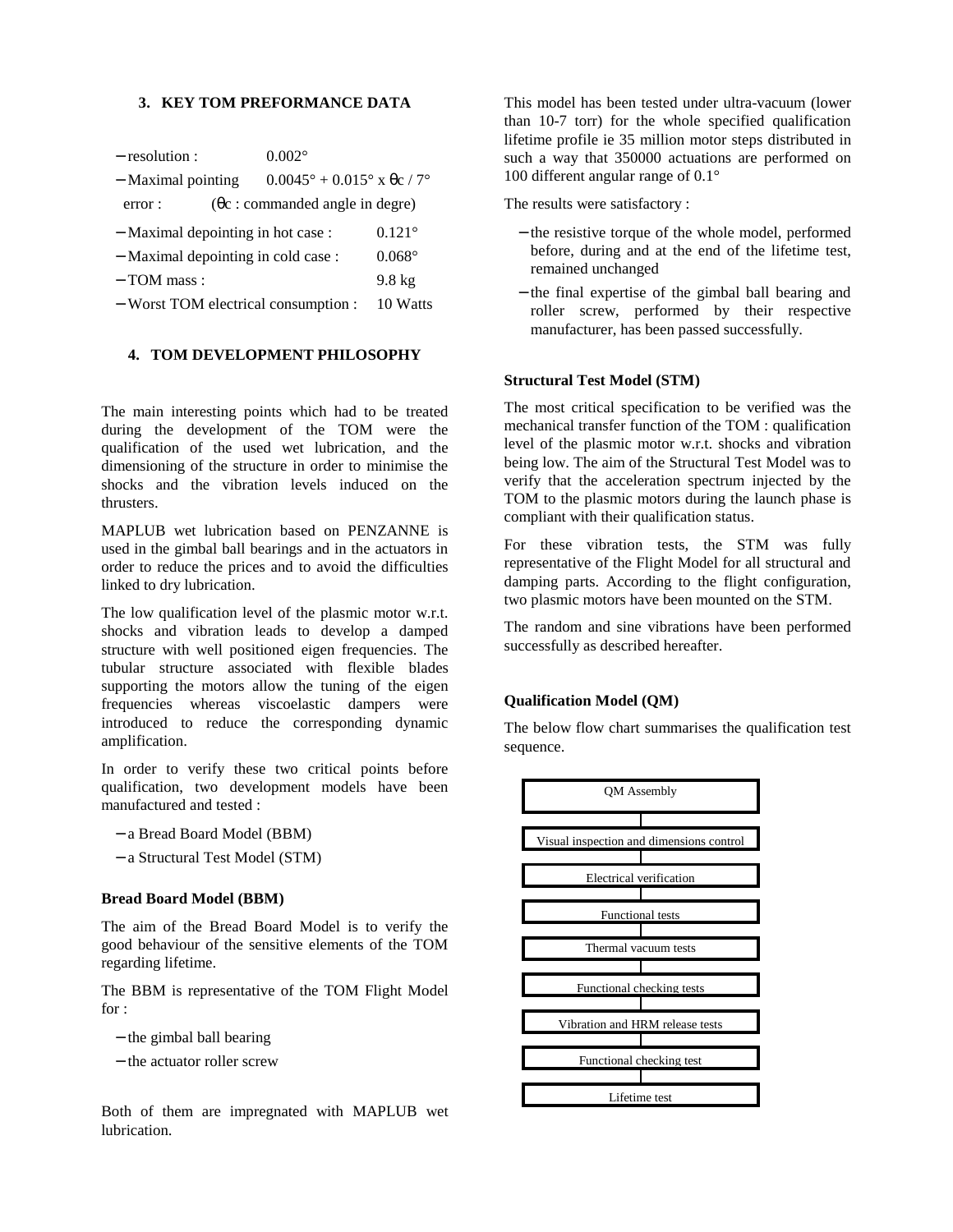The figure hereafter show a typical measured mechanical transfer function. The TOM input level, the actual measured and the allowable levels at thruster I/F are printed. The filtering effect of the first eigenfrequencies allow to induce low density on the motor above 200Hz

# **CONCLUSION**

The TOM specification are met. The selected wet lubrication has been successfully tested according the stringent lifetime profile. The eigenfrequencies of the damped structure have been tuned such that the strength of the breakable plasmic motors is insured.